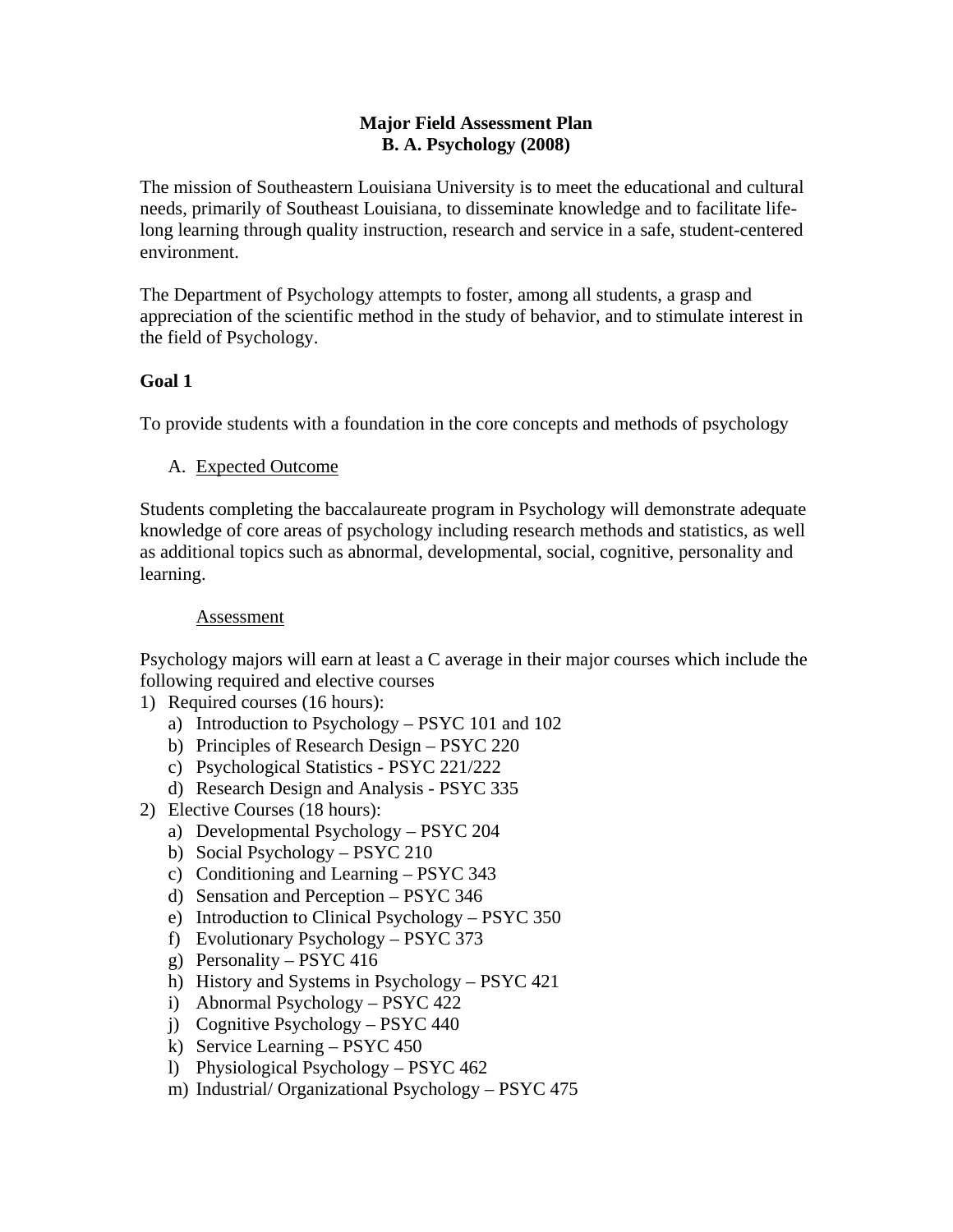### B. Expected Outcome

Students will have a positive opinion of the degree to which they have been exposed to a broad body of knowledge in Psychology.

### Assessment

a. All psychology majors are required to take Psychology 335. During this time they will take the "PSYC 335 Questionnaire" and will rate the Department positively (i.e. above "3.0") in terms of success in exposing them to a broad body of knowledge in Psychology and as this being more important now than when they took their first psychology course.

b. Based upon the Southeastern Exit Survey, students will have positive scores (i.e. an average score of above "3.0) on this goal (1=Very Dissatisfied, 5=Very Satisfied).

c. Students taking PSYC 450 (Service Learning in Psychology) will be required to submit a narrative summarizing and evaluating their experience in a human service setting. At least 80% of students will indicate in their narrative that their experience was positive and personally rewarding.

d. Students are to become aware of the importance of taking cultural background differences into account for a full understanding of human behavior. Textbooks for Psychology content courses (e.g. excluding methods courses such as statistics) incorporate relevant cultural issues in their discussions. Psychology faculty cover such issues as: culture-specific mental disorders, cultural variations in dream content, multicultural considerations in psychotherapy and assessment, cultural differences in the definition of the self, the consequences of being bicultural, cultural differences in parenting and family planning, among others. Assessment will consist of adding relevant questions on the "PSYC 335 Questionnaire". They will rate the Department positively (i.e. above "3.0") in terms of success in exposing them to a global/multicultural perspective in Psychology, and as this being more important now than when they took their first psychology course. In addition, on the Southeastern Exit Survey, students will have positive scores (i.e. an average score of above "3.0) on an item rating the major as promoting sensitivity to individual/cultural differences.

# **Goal 2**

Majors will have a grasp and appreciation of the scientific method in psychology and demonstrate necessary skills to implement and critically evaluate research strategies.

# A. Expected Outcome

Psychology majors will demonstrate the application of the scientific method to an actual research question.

# Assessment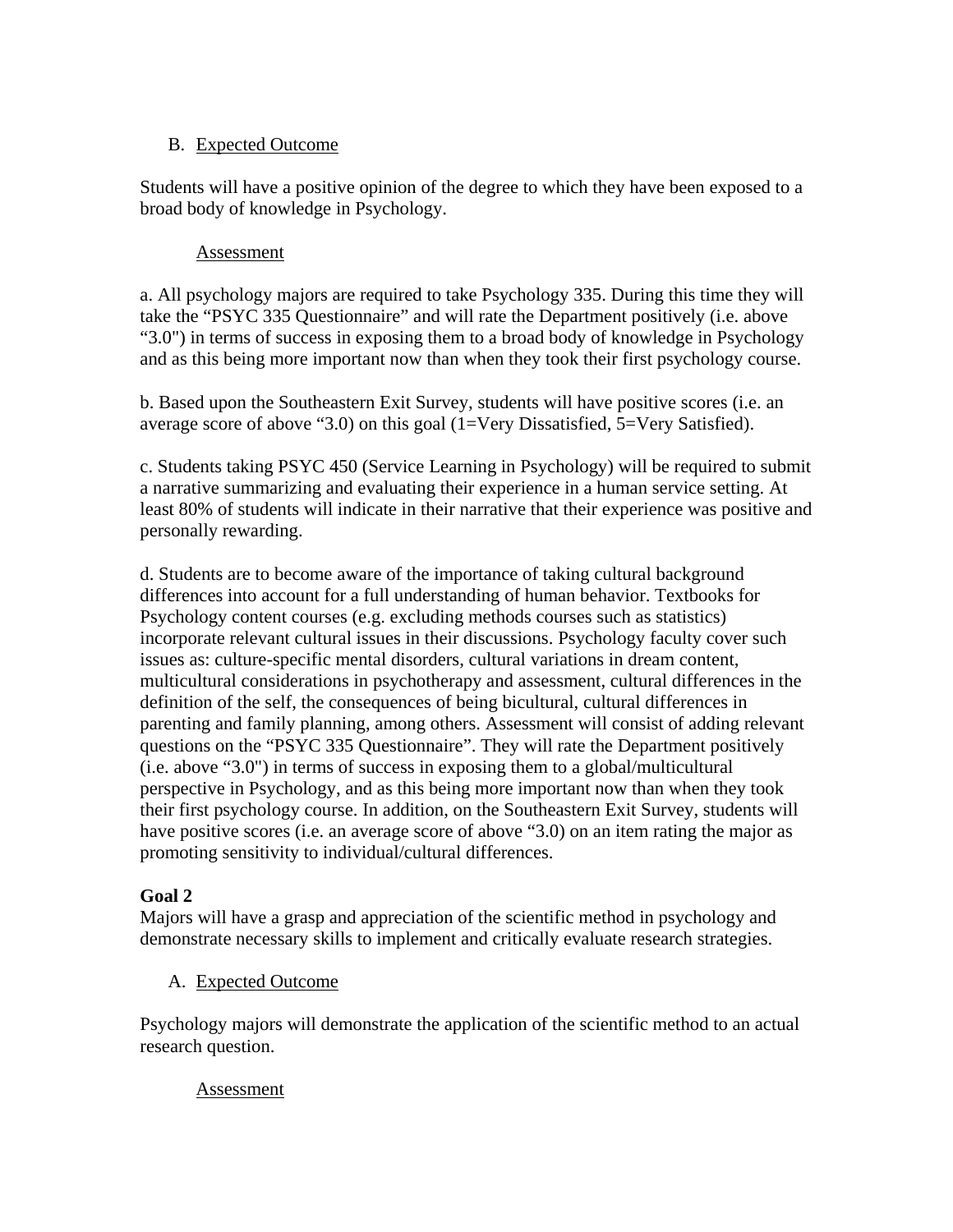In a required capstone research class (PSYC 335), psychology majors will produce a written manuscript of publishable quality from beginning to end that requires the student to be able to conceptualize the targeted phenomenon into scientific research terms, and generate one or more testable hypotheses. These skills are further developed in the elective course PSYC 449 (Individual Research in Psychology). PSYC 335 and PSYC 449 provide students with critical thinking/statistical skills applicable to a wide variety of academic and non-academic settings and professional activities.

### B. Expected Outcome

The senior research project resulting from PSYC 335 will demonstrate expertise in the scientific method and ability to synthesize research findings using appropriate APA style.

#### Assessment

In evaluation of manuscripts from 335, 80% of majors will achieve a 5.0 (adequate) or higher. Ratings will be for the following areas/criteria.

- a) APA style
- b) Academic integrity
- c) Ability to utilize library resources necessary to conduct scholarly research in psychology
- d) Synthesis of relevant research literature
- e) Demonstrate understanding of methodology
- f) Accurate statistical analysis and interpretation of results
- g) Comprehensive discussion and integration of results with scientific literature

# C. Expected Outcome

Psychology majors will feel confident in their abilities to conduct psychological research.

### Assessment

a. Based on the "PSYC 335 Questionnaire", at least 80% of those students taking Psychology 335 will rate themselves as being able to demonstrate the following skills with only minimal supervision--collect data, do background research, formulate a set of hypotheses, write up an Introduction section, write up a Methods section, graph data, use statistics, write Results and Discussion sections, and construct a Reference section in proper APA form.

b. Based upon the Southeastern Exit Survey, students will have positive scores (i.e. an average score of above "3.0) on this goal (1=Very Dissatisfied, 5=Very Satisfied).

### **Goal 3**